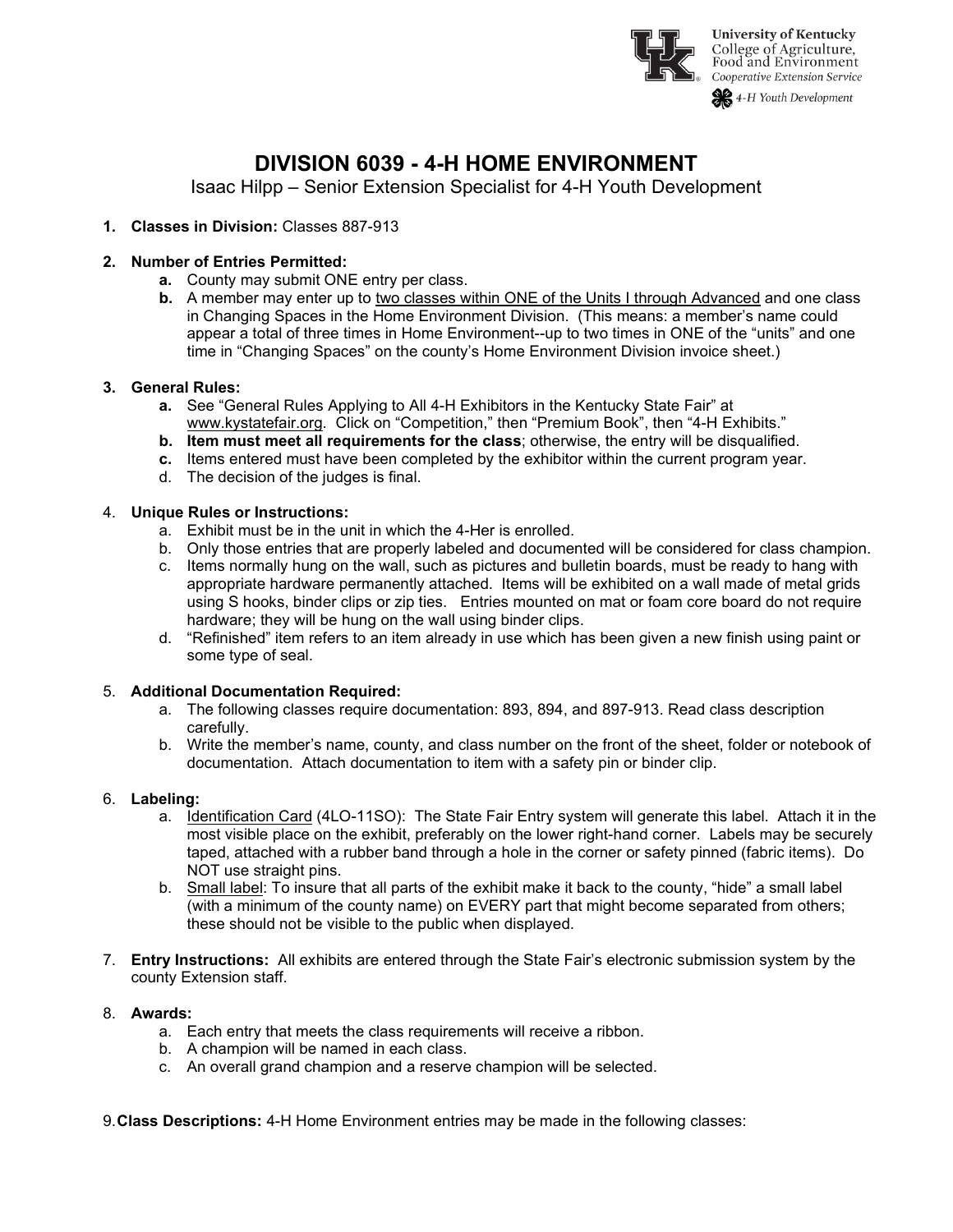# **Unit I EXHIBITS from** *Exploring Your Home* **project book**

- 887 **Color Collage** (p. 10, activity 3): A collage of color created by the member to depict colors liked by the member. A collage is made up of a collection of objects (such as paper, fabric, wrapping paper, wallpaper, carpet, or other materials) artistically arranged and adhered to a mat board or foam core board.
- 888 **Texture Collage** (p.10 , see activities 1 & 2): A collection of textured items or rubbings of textured items artistically arranged and adhered to mat board or foam core board.
- 889 **Transparent finish applied to small wood object** (p. 16): Apply a clear finish such as tung oil, penetrating seal or polyurethane which does not include stain to a small wood object such as a bowl, tray, board game or box. A transparent finish allows the wood grain to show through. Judging emphasis will be on how well the object is prepared for the finish and how well the finish has been applied, not the construction of the wood object. The wood object may be made by the member, made by someone else, purchased or found. Items that are stained or finished with paint do not fit in this class.
- 890 **Simple cloth item for the home** (Sewing machine may be used but is not required): Examples: decorative pillow, tablecloth, laundry bag, place mats; footstool with a seat made of woven fabric; fabric applied to an item such as a box, plate, or lampshade. Unacceptable: purses, tote bags, backpacks, duffle bags.
- 891 **Wastebasket** (p. 14) decorated by member
- 892 **Crate Bookshelf** (p, 14) designed and created by member
- 893 **Bulletin board** (If it is to be hung on a wall, it must be ready to hang with appropriate hardware attached.)

# **Unit II EXHIBITS from** *Living with Others* **project book**

- 894 **Decorative item for the home & photo:** decorative item created by the member as part of a 4-H Home Environment Project. Include a **photo** showing how the item fits into the home's décor.
- 895 **Simple wood item refinished** by the 4-H member: Item should have straight lines with no elaborate carvings or turnings. (The idea is to learn how to apply a new finish such as paint, stain, varnish, polyurethane, etc. to a simple wooden furnishing that's already in use.) **Documentation** is to include a "before" photo with explanation of how the item was refinished must be securely attached. Examples: refinished footstool, children's furniture, small box, tray, picture frame, bookshelves, and plant stand.
- 896 **Cloth item for the home created using a sewing machine**: Examples: hemmed tablecloth or table runner, wall hanging, pillow, pillow case, throw, embellished towels, shower curtain, chair cover, laundry bag, pet bed, valence, and curtains. Unacceptable: purses, tote bags, backpacks, duffle bags.
- 897 **Invitation and thank you letter/note:** Design an invitation and thank you letter/note for a sleepover, birthday party or other occasion of your choice. Cards/letters may be created with computer software or handwritten. Decorations on the cards/letters may be member's original artwork, computer-generated art, purchased or found decorative items. The message written in the card or letter is more important than the decorations. Write your name and county on the back of each card/letter and place each card/letter in a plastic sheet protector. (For the fair, it is best to use a fictitious address and contact information on the invitation or thank you.) Envelopes are not required for exhibit

# **Unit III EXHIBITS from** *Where I Live* **project book.**

898 **Accessory for the home created by the 4-H member:** This exhibit is to be made up of two parts: 1) the accessory and 2) a sheet or folder of **documentation**. Documentation is to include: a sketch or photo to show how the accessory is used in the home and a description of how the design and colors fit in with the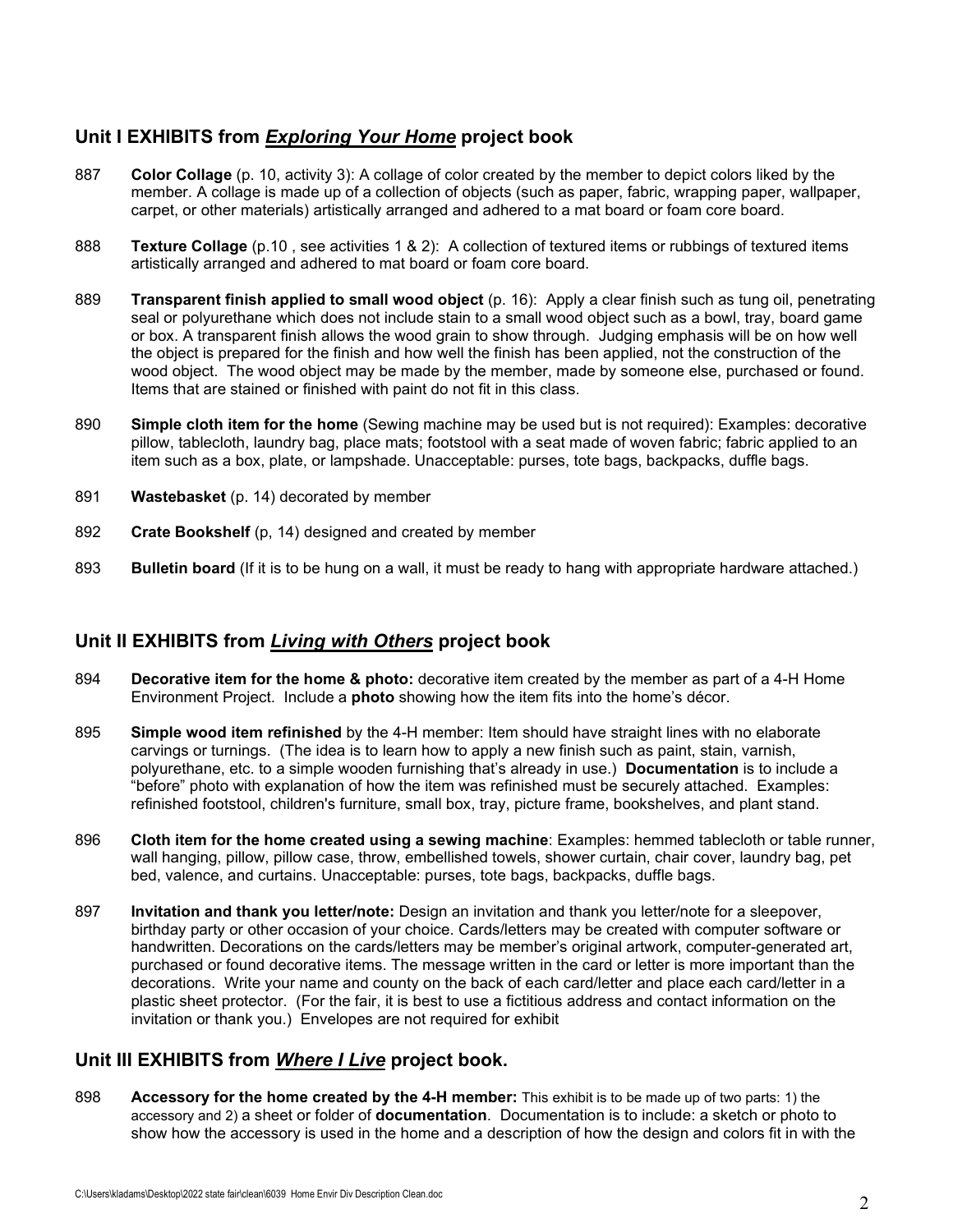other furnishings and color used in the home. Examples: stitchery or appliqué wall hanging, latch hook items, pillow with applied design (stitchery, appliqué or other media), rug, picture in appropriate frame and ready to hang.

- 899 **Individual place (table) setting:** This exhibit is to be made up of two parts: 1) one individual place setting appropriate to a theme or event chosen by the 4-H member and 2) a color **photo or diagram** of the place setting showing how it should be arranged. Include plate, beverage container(s), placemat, and napkin. Additional decorative item(s) are optional. All items that make up the place setting are to fit on the surface of the placemat. Flatware (knife, fork and spoon) **must** be included in the photo/diagram showing how all the items are arranged, but do NOT send flatware to the state fair. To insure that all pieces get returned to the member, write the name and county of the exhibitor on tape and place it on every part of the table setting in a location hidden to the public when exhibited at the fair.
- 900 **Piece of furniture refinished** (stripped, sanded, and painted or stained/sealed) by the 4-H member. This exhibit is to be made up of two parts: 1) the furniture and 2) **Documentation** is to include a "before" photo with explanation of how the item was refinished must be securely attached. Examples: rocker, table, chair or chest.
- 901 **Old or discarded item made useful in a new way as a home accessory**: This exhibit is to be made up of two parts: 1) the accessory and 2) a sheet or folder of **documentation**. Documentation is to include a "before" photo; an explanation of how the item was made useful again in a new way; materials used, cost and time involved in project. Examples: old silverware flattened and made into wind chimes; scrap wood pieces made into wall art; old lace doily attached to a pillow or framed; old tool box cleaned up and made into a TV stand.

# **Unit IV EXHIBITS from** *In My Home* **project book**

- 902 **An accessory for the home, made with member's original or adapted design:** This exhibit is to be made up of two parts: 1) the accessory and 2) a sheet or folder of **documentation**. Documentation is to include an explanation of how the item was created/adapted and a description of how and where item is used in the home. Examples: latch hooked rug or wall hanging; pillow with stitchery design; wall hanging of natural dyed yarns, or drawing with mat and finished or refinished frame.
- 903 **Heritage item refinished, restored, or made by the 4-H member:** This exhibit is to be made up of two parts: 1) the item and 2) a sheet or folder of **documentation**. Documentation is to include information on the history or meaning of the item to the member, how the item was refinished, restored, or made by the member, and how it is used in the home. Examples include antique or collectible furniture, memory box, scrapbook that reflects family history/home/house/farm/land of several generations), quilt with heritage design, wall hanging showing family tree.
- 904 **Purchased article selected by 4-H member to solve a home decorating problem:** This exhibit is to be made up of two parts: 1) the purchased article and 2) a folder of **documentation**. Documentation is to include a description of the problem to be solved, alternatives considered in the solution of the problem, how the plan was carried out, resources used (time, money) and member's evaluation of the results (satisfaction with purchased article, how article is used in the home), and photos illustrating the before and after effect. Examples include wall decoration, lamp, vase, storage item, desk accessories, bedspread, rug, table linens, pillow, and draperies.
- 905 **A cloth article made by the 4-H'er showing a major home improvement:** This exhibit is to be made up of two parts: 1) the cloth article and 2) a folder of **documentation**. Documentation is to include a written description, "before" and "after" pictures **/**showing how cloth article is used in home, other colors used in room, time and costs involved, and care required. Examples: bedspread, quilt, window treatment and boxed bench pad. **Unacceptable: purses, tote bags, backpacks, duffle bags.**

**Unit Advanced: Self-Directed Project--**the intent of the following classes is to give members an opportunity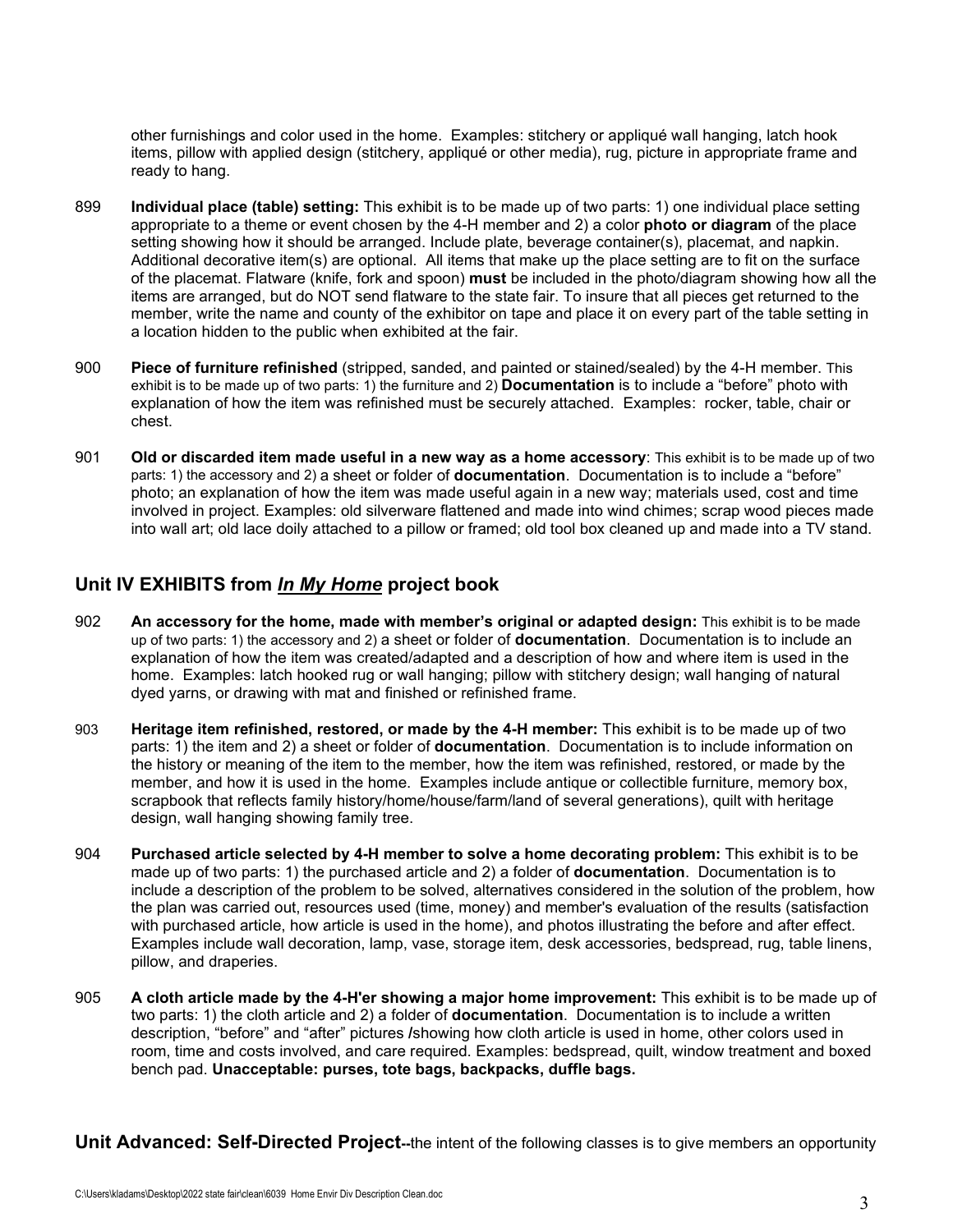to put everything they have learned in Units I-IV of the home environment projects into practice.

- 906 **Furniture Experience:** Furniture which has been refinished, reupholstered, recovered, recycled, reused or remodeled - Exhibit is to be made up of two pieces: 1) the piece of furniture and 2) a **folder** describing the original condition of the furniture (include a picture if possible), work required in completing project, time and cost involved, and how item is used in the home. DO NOT INCLUDE NEWLY CONSTRUCTED FURNITURE.
- 907 **Design Experience:** Create a plan for or actually complete a design experience. The exhibit is to be made up of two pieces: 1) a home furnishing item which is representative of the design experience (item may be made by the member or purchased) and 2) a **folder or notebook** describing the plan. Examples of project ideas: a plan for redecorating a room; creation of an accessory item using an original design of 4-H member; notebook with pictures and descriptions of architectural styles used in Kentucky homes.
- 908 **Heritage Experience:** Complete a heritage project. The exhibit is to be made up of two pieces: 1) an item representative of the heritage experience and 2) a **folder or notebook** describing the overall experience, the significance of the project to your family. Examples of project ideas: Restoration of a family heirloom (could include caning, reseating, etc.) including who it belonged to and the significance to the family; study of furniture styles including pictures and history; study of old buildings in the community including photos and descriptions of the architectural significance, period of history, uses of the buildings; create an item after learning a heritage or craft skill...especially from an older family member or friend and describe how skill was learned, how interest was stimulated and how you will use item and skill.
- **909 Major Home Improvement Experience:** Complete a major home improvement project. The exhibit is to be made up of a **notebook** which describes the project, tell whether project was an individual project or a group or family project, describe the do-it-yourself skills learned time and cost involved. Include before, during, and after photographs, if possible. Examples: improve storage areas in the house or garage; paint the house; wallpaper and decorate a room; remodel the basement.

# **CHANGING SPACES:**

#### **910A Color Wheel Collage**

This exhibit will incorporated the color wheel in some way. A collage is made up of a collection of objects (such as paper, fabric, wrapping paper, wallpaper, carpet, or other materials) artistically arranged and adhered to a mat board or foam core board.

#### **910B Design Style Board**

There are many styles of design that youth can be drawn to, some examples include but are not limited to: American Traditional, Shabby Chic, Industrial, Southwestern, and Arts and Crafts. Youth will identify one of the styles they are particularly drawn to and create a style board that represents that style. This can include fabrics, magazines and online photos, furniture, lighting, and room photos. As well as other representative artifacts that represent the style. Minimum size 8 ½ x 11 inches. Maximum size 11 x 17 inches on mat or foam board. Make sure the name of the style youth are trying to portray is visible on the display.

#### **910C Bubble Diagram for home**

Bubble diagrams are sketches that help identify and prioritize areas in and around the home that should be included in the plan and how traffic and light flows from one space into other. These diagrams are used at the preliminary phase of the design process. This exhibit will include two parts: 1) a mounted color bubble diagram for a home and surrounding space. Each bubble should be labeled according to the spaces intended use. Include arrows or lines to signify the flow of traffic between spaces. 2) a folder of the following documentation. 1. What are the central bubbles in your diagram and why? 2. What style of home best aligns with your bubble diagram, and 3. A legend with color coding, explanation of arrows or lines and other items that show up on your bubble diagram.

#### **910D Bubble diagram for Commercial**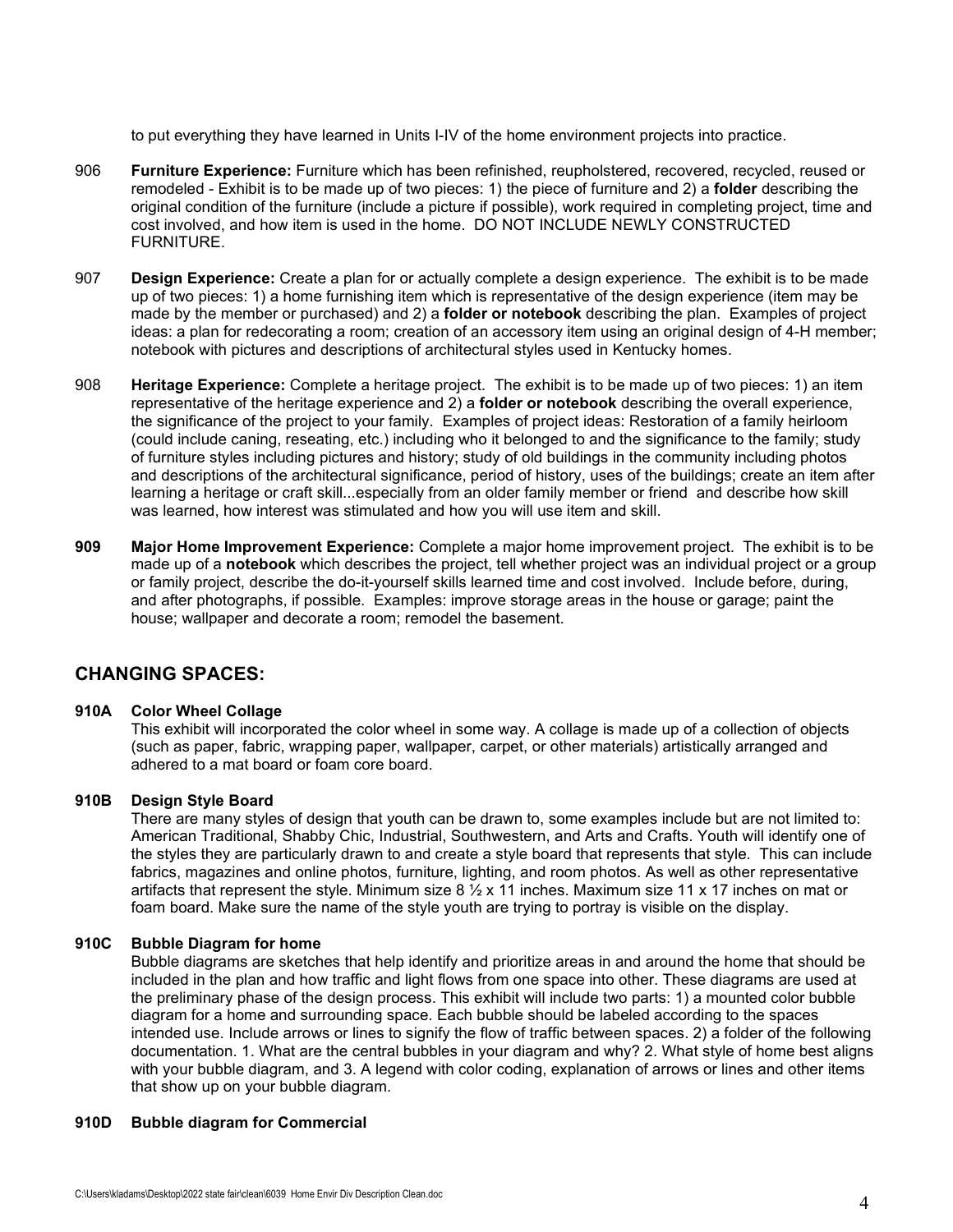Bubble diagrams are sketches that help identify and prioritize areas in and around the space that should be included in the plan and how traffic and light flows from one space into other. These diagrams are used at the preliminary phase of the design process. The needs of commercial spaces are very different the residential. This exhibit will include two parts: 1) a mounted color bubble diagram for a commercial space and surrounding area selected by the youth. Each bubble should be labeled according to the spaces intended use. Include arrows or lines to signify the flow of traffic between spaces. 2) a folder of the following documentation. 1. What type of commercial space did you choose? 2. What are the central bubbles in your diagram and why? 3. A legend with color coding, explanation of arrows or lines and other items that show up on your bubble diagram.

#### **910E Storage analysis**

An important part of any home that is often overlooked is storage. Storage should account for 10-15% of the total area of the home. For this exhibit you will create or select a floorplan and highlight the storage spaces. You will then calculate what percentage of sq. feet in the home is dedicated to storage. Your exhibit should include the mounted floorplan with highlighted storage areas, the total Sq. Feet of the home, the Sq. Feet of the storage areas, and the percentage of Sq. Feet that is dedicated to storage.

#### **911A Bedroom Room Floor Plan**

This exhibit is to be made up of two parts: 1) a mounted room plan and 2) folder of the documentation described below. Use (scale: 1 square = 1 foot). Include a door(s), window(s), and furniture. Minimum size 8  $\frac{1}{2}$  x 11 inches. Maximum size 11 x 17 inches on matt or foam board. should include answers to these questions: 1.What are its dimensions? 2. How many square feet are in the room? 3. Tell about how you worked with the items in your room such as walls, windows, doors and furniture.

### **911B House Floor Plan**

This exhibit is to be made up of two parts: 1) mounted house plan and 2) folder of the documentation described below. Include bedroom(s), bath(s), living space, kitchen, door(s) and window(s). Including a garage is optional. Minimum size 8 ½ x 11 inches. Maximum size 11 x 17 inches on mat or foam board. Documentation should include answers to these questions: 1. Did you look at other floor plans for inspiration? 2. What type of roof does your house have? 3. Did you consider how a family member who is disabled (for instance, a wheelchair user) might get around in your home?

## **911C Commercial Floor Plan**

This exhibit is to be made up of two parts: 1) mounted floor plan for a commercial space of the young person choice and 2) folder of the documentation described below. Include all of the spaces that would be needed in the industry chosen for this project. Minimum size  $8\frac{1}{2} \times 11$  inches. Maximum size 11 x 17 inches on mat or foam board. Documentation should include answers to these questions: 1. Did you look at other floor plans for inspiration? 2. Did you consider how folks who are disabled (for instance, a wheelchair user) might get around this space?

#### **912A Presentation Board – Color Scheme for One Room**

This exhibit is to be made up of two parts: 1) a presentation board as described below and 2) a folder of the documentation described below. Create a presentation board which illustrates a color scheme for any room in the home. On mat board or foam board, mount color pictures or actual swatches of fabric, wall covering, paint, and flooring, (Color pictures may be downloaded and printed or cut from magazines to represent these items. The mounting board should be 15" or 16" X 20" inches. In the folder, describe the person who lives in the room and the decisions required in selecting the color scheme

#### **912B Presentation Board- Floor plan & Color Scheme for Bedroom**

This exhibit is to be made up of two parts: 1) a presentation board as described below and 2) a folder of the documentation described below. Create a presentation board which includes a floor plan (with placement of furniture) and color scheme for a bedroom. (scale: 1 square = 1 foot). Include a door(s), window(s), and furniture. On mat or foam board, mount the floor plan and color pictures or actual swatches of fabric, wall covering, paint, and flooring. (Color pictures may be downloaded and printed or cut from magazines to represent these items.) The mounting board should be 15" or 16" X 20." In the folder, describe the decisions required in selecting the color scheme, flooring, wall, and window treatments; describe the furniture and how